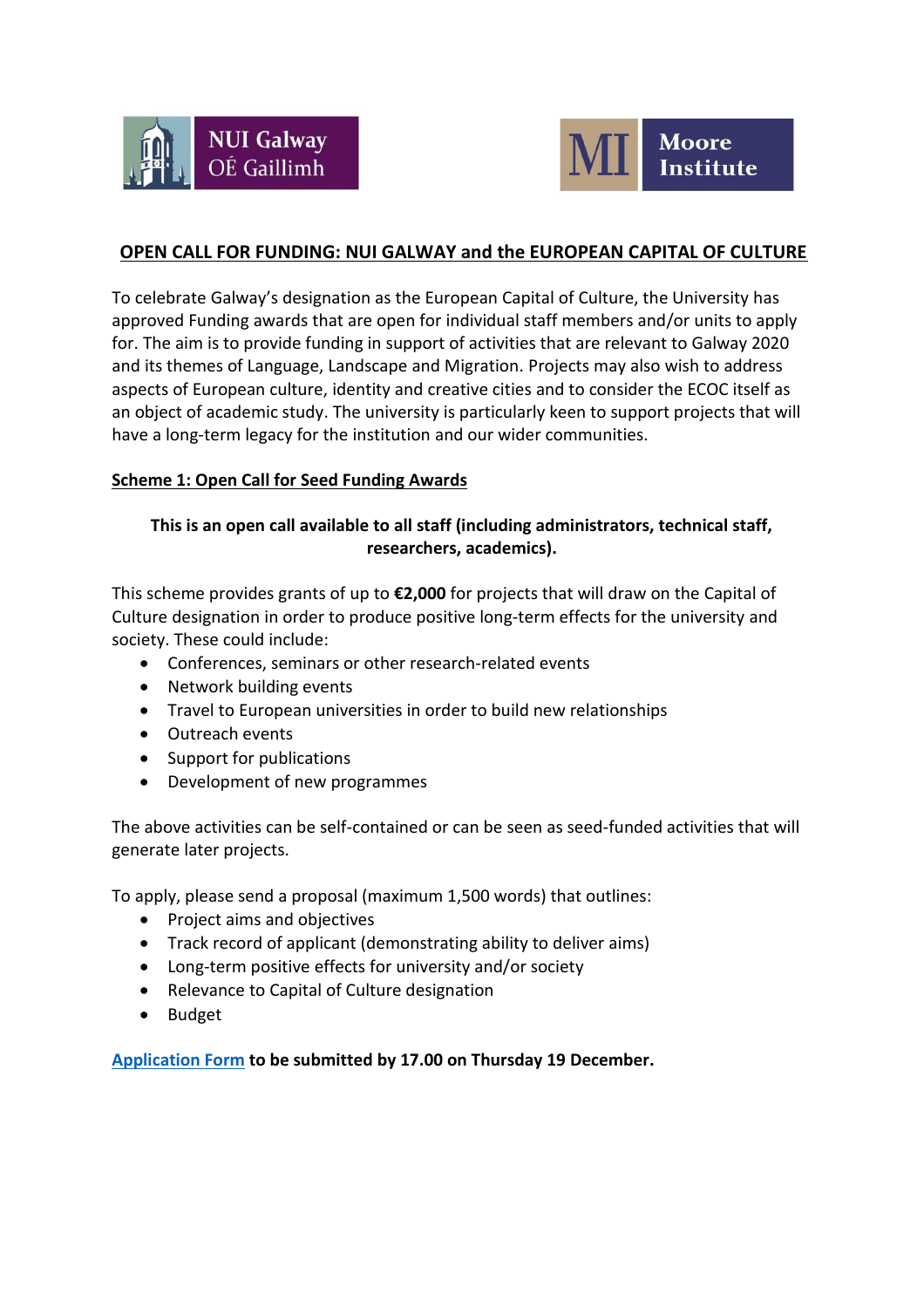# **Scheme 2: Open Call for Creative Arts Activities related to Teaching and/or Research**

## **This is an open call available to all staff (including administrators, technical staff, researchers, academics).**

This scheme provides grants of up to **€10,000** for creative arts legacy projects. These could be submitted by an individual staff member or a team. Students may form part of any team provided that the team is led by a staff member. These events must have a significant component related to the teaching and/or research purpose of the university and should aim to produce clearly defined longer-term benefits for the university, its students, and society. Projects with the potential to attract future funding will be especially welcome.

These could include:

- Activities in any of the university's creative arts areas
- Masterclasses
- Support for creative arts publications, productions, public engagement and exhibitions.

To apply, please send a proposal (maximum 2,500 words) that outlines:

- Project aims and objectives
- Team members
- Track record of applicants (demonstrating ability to deliver aims)
- Long-term positive effects for university and/or society
- Relevance to Capital of Culture designation
- Budget

### **[Application Form](https://forms.office.com/Pages/ResponsePage.aspx?id=hrHjE0bEq0qcbZq5u3aBbIASQn7Yw6RNkqSqVMKf4N1UM0JKWTZaTTJMOEZVNkZCMUgxRFJWNFk3NS4u) to be submitted by 17.00 on Thursday 19 December.**

### **Scheme 3: Visiting Fellows and Visiting Artists**

This scheme provides grants in the range of **€500 - €2,000** per Visiting Fellow/Visiting Artist. Staff are invited to nominate Visiting Fellows and/or Visiting Artists who would take up a residency of up to a month at the Moore Institute during the period February 2020 – December 2021. Residencies should address the themes of Galway 2020 (including aspects of Monitoring & Evaluation), or broader themes of European identity. All Fellows/Visiting Artists will be required to provide a public lecture/interview AND a workshop for students during their residency. Visiting Fellows will receive desk-space, access to library and archival resources. Payment of the grant will be made after the Fellow/Artist's stay by the reimbursement of expenses with receipts.

To apply: please send a nomination (max 1,000 words) for the Visiting Fellow or Visiting Artist, outlining:

- The proposed activity for the residency
- Key achievements of the proposed Fellow/Artist
- Long-term positive effects for university and/or society

# **[Application Form](https://forms.office.com/Pages/ResponsePage.aspx?id=hrHjE0bEq0qcbZq5u3aBbIASQn7Yw6RNkqSqVMKf4N1UMEw2STdVWlc4M1owNkc4UVJMWklCVlVYOC4u) to be submitted by 17.00 on Thursday 19 December.**